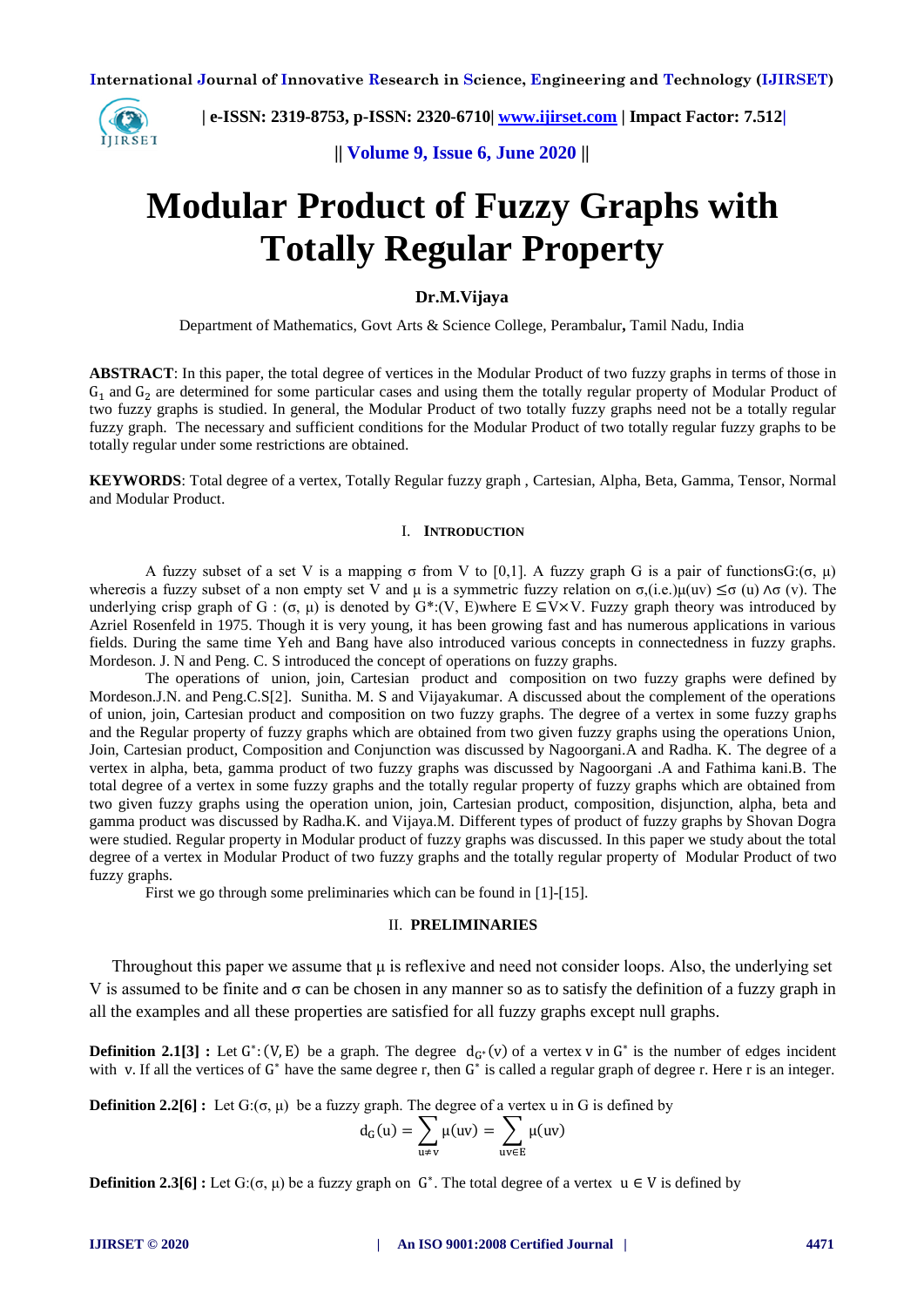

 **| e-ISSN: 2319-8753, p-ISSN: 2320-6710| [www.ijirset.com](http://www.ijirset.com/) | Impact Factor: 7.512|**

**|| Volume 9, Issue 6, June 2020 ||** 

$$
td_G(u) = \sum_{u \neq v} \mu(uv) + \sigma(u) = d_G(u) + \sigma(u)
$$

If each vertex of G has the same total degree k, then G is said to be a totally regular fuzzy graph of total degree k or a ktotally regular fuzzy graph.

**Definition 2.4 [6]:** If the underlying graph G<sup>\*</sup> is regular, then G is said to be a partially regular fuzzy graph. If G is both regular and partially regular , then G is said to be a full regular fuzzy graph.

**Lemma 2.5[6]:** Let  $G: (\sigma, \mu)$  be a fuzzy graph on  $G^*: (V, E)$ . Then  $\sigma$  is a constant function if and only if the following are equivalent :

(1) G is a regular fuzzy graph.

(2) G is a totally regular fuzzy graph.

**Definition 2.7[2]:** The Cartesian product of two fuzzy graphs  $G_1$  and  $G_2$  is defined as a fuzzy graph  $G = G_1 \times G_2$ :  $(\sigma_1 \times \sigma_2, \mu_1 \times \mu_2)$  on  $G^*$ :  $(V, E)$  where  $V = V_1 \times V_2$  and  $E = \{ ((u_1, v_1), (u_2, v_2)) / u_1 = v_1, u_2v_2 \in E_2 \text{ or } u_2 = v_2, u_1v_1 \in E_1 \}$  with  $(\sigma_1 \times \sigma_2)$   $(u_1, v_1) = \sigma_1$   $(u_1) \wedge \sigma_2(v_1)$ , for all  $(u_1, v_1) \in V_1 \times V_2$  and  $(\mu_1 \times \mu_2)((u_1, u_2)(v_1, v_2)) = \begin{cases} \sigma_1(u_1) \wedge \mu_2(v_1v_2), & \text{if } u_1 = u_2, \\ \sigma_2(v_1) \wedge \sigma_2(v_1v_2), & \text{if } v_1 = v_2. \end{cases}$  $\sigma_2$  (v<sub>1</sub>)  $\Lambda \mu_1$  (u<sub>1</sub>u<sub>2</sub>), if v<sub>1</sub> = v<sub>2</sub>,

**Definition 2.8** [ 21]: Let  $G_1$ :  $(\sigma_1, \mu_1)$  and  $G_2$ :  $(\sigma_2, \mu_2)$  be two fuzzy graphs with underlying vertex sets  $V_1$  and  $V_2$  and edge sets  $E_1$  and  $E_2$  respectively.. Then tensor product of  $G_1$  and  $G_2$  is a pair of functions  $(\sigma_1 \otimes \sigma_2, \mu_1 \otimes \mu_2)$  with underlying vertex set  $V_1 \otimes V_2 = \{ (u_1, v_1) : u_1 \in V_1, v_1 \in V_2 \}$  and underlying edge set

 $E_1 \otimes E_2 = \{((u_1, v_1)(u_2, v_2)) : u_1u_2 \in E_1, v_1v_2 \in E_2 \text{ or } u_1u_2 \notin E_1, v_1v_2 \notin E_2 \}$  with  $(\sigma_1 \otimes \sigma_2) = \sigma_1(u_1) \wedge \sigma_2(v_1)$ , where  $u_1 \in V_1$ ,  $(\mu_1 \otimes \mu_2)((u_1, u_2)(v_1, v_2)) = \mu_1(u_1, v_1) \wedge \mu_2(u_2, v_2)$ , if  $u_1v_1 \in E_1$ ,

**Definition 2.9[21]:** Let  $G_1$ :  $(\sigma_1, \mu_1)$  and  $G_2$ :  $(\sigma_2, \mu_2)$  be two fuzzy graphs with underlying vertex sets  $V_1$  and  $V_2$  and edge sets  $E_1$  and  $E_2$  respectively. Then normal product of s  $G_1$  and  $G_2$  is defined as a fuzzy graph  $G_1 \circ G_2 = ((\sigma_1 \circ \sigma_2), (\mu_1 \circ \mu_2))$  on  $G^*$ :  $(V, E)$  where  $V = V_1 \circ V_2$  and

 $E = \{((u_1, v_1)(u_2, v_2)) : u_1 = u_2, v_1v_2 \in E_2 \text{ (or) } v_1 = v_2, u_1u_2 \in E_1 \text{ (or) } u_1u_2 \in E_1, v_1v_2 \in E_2 \}$ with  $\sigma_1 \circ \sigma_2 = \sigma_1(u_1) \wedge \sigma_2(v_1) \forall (u_1, v_1)$  $\sigma_1$  (u<sub>1</sub>)  $\wedge \mu_2$  (u<sub>2</sub>v<sub>2</sub>)  $if \, u = u \, w \, v \in F$ 

$$
(\mu_1 \circ \mu_2) ((u_1, u_2), (v_1, v_2)) = \begin{cases} \sigma_1 (u_1) \wedge \mu_2 (u_2 v_2) , & \text{if } u_1 - u_2, v_1 v_2 \in E_2 \\ \sigma_2 (u_2) \wedge \mu_1 (u_1 v_1) , & \text{if } v_1 = v_2, u_1 u_2 \in E_1 \\ \mu_1 (u_1, v_1) \wedge \mu_2 (u_2, v_2) , & \text{if } u_1 u_2 \in E_1, v_1 v_2 \in E_2 \end{cases}
$$

**Definition 2.10[11]:** The  $\alpha$  - product of two fuzzy graphs  $G_1$  and  $G_2$  is defined as a fuzzy graph

 $G_1 \times_{\alpha} G_2 = ((\sigma_1 \times_{\alpha} \sigma_2), (\mu_1 \times_{\alpha} \mu_2))$  on  $G^*$ : (V, E) where  $V = V_1 \times_{\alpha} V_2$  and  $E = \{((u_1, v_1), (u_2, v_2)) : u_1 = u_2, v_1v_2 \in E_2 \text{ (or)} v_1 = v_2, u_1u_2 \in E_1 \}$ with  $\sigma_1 \times_\alpha \sigma_2 = \sigma_1(u_1) \wedge \sigma_2(v_1) \forall (u_1, v_1)$ 

$$
(\mu_1 \times_{\alpha} \mu_2) \big( \big( (u_1, u_2), (v_1, v_2) \big) = \begin{cases} \sigma_1 (u_1) \wedge \mu_2 (v_1 v_2) , & \text{if } u_1 = u_2, v_1 v_2 \in E_2 \\ \sigma_2 (v_1) \wedge \mu_1 (u_1 u_2) , & \text{if } v_1 = v_2, u_1 u_2 \in E_1 \\ \sigma_2 (u_2) \wedge \sigma_2 (v_2) \wedge \mu_1 (u_1 v_1) , & \text{if } u_1 u_2 \in E_1, v_1 v_2 \notin E_2 \\ \sigma_1 (u_1) \wedge \sigma_1 (v_1) \wedge \mu_2 (u_2 v_2) , & \text{if } u_1 u_2 \notin E_1, v_1 v_2 \in E_2 \end{cases}
$$

**Definition 2.11[11]:** The  $\beta$  - product of two fuzzy graphs  $G_1$  and  $G_2$  is defined as a fuzzy graph  $G_1 \times_{\beta} G_2 = ((\sigma_1 \times_{\beta} \sigma_2), (\mu_1 \times_{\beta} \mu_2))$  on  $G^*$ : (V, E) where  $V = V_1 X V_2$  and  $E = \{ ( (u_1, v_1) (u_2, v_2)) : u_1 u_2 \in E_1, v_1 v_2 \notin E_2 (or) u_1 u_2 \notin E_1, v_1 v_2 \in E_2 (or) u_1 u_2 \in E_1, v_1 v_2 \in E_2 \}$ with  $(\sigma_1 \times_{\beta} \sigma_2)(u_1, u_2) = \sigma_1(u_1) \wedge \sigma_2(v_1) \forall (u_1, v_1)$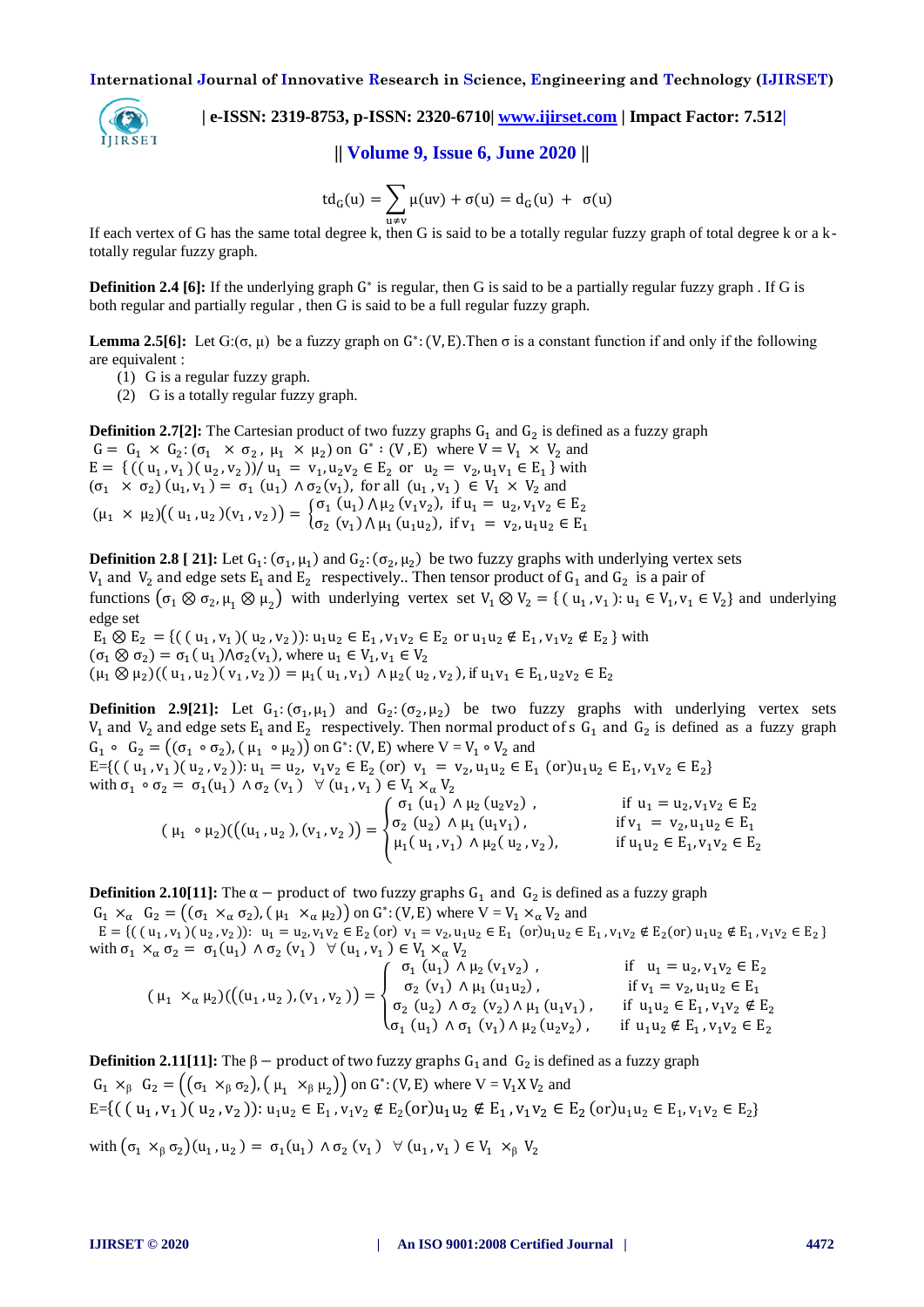

 **| e-ISSN: 2319-8753, p-ISSN: 2320-6710| [www.ijirset.com](http://www.ijirset.com/) | Impact Factor: 7.512|**

**|| Volume 9, Issue 6, June 2020 ||** 

$$
(\mu_1 \times_{\beta} \mu_2) ( ((u_1, u_2)(v_1, v_2)) = \begin{cases} \mu_1(u_1v_1) \wedge \mu_2(u_2v_2), & \text{if } u_1u_2 \in E_1, v_1v_2 \in E_2 \\ \sigma_2(u_2) \wedge \sigma_2(v_2) \wedge \mu_1(u_1v_1), & \text{if } u_1u_2 \in E_1, v_1v_2 \notin E_2 \\ \sigma_1(u_1) \wedge \sigma_1(v_1) \wedge \mu_2(u_2v_2), & \text{if } u_1u_2 \notin E_1, v_1v_2 \in E_2 \end{cases}
$$

**Definition 2.12[11]:** The  $\gamma$  - product of two fuzzy graphs  $G_1$  and  $G_2$  is defined as a fuzzy graph  $((\sigma_1 \times_{\gamma} \sigma_2), (\mu_1 \times_{\gamma} \mu_2))$  on  $G^*$ : (V, E) where  $V = V_1 \times_{\gamma} V_2$  and  $E = \{((u_1, v_1), (u_2, v_2)) : u_1 = u_2, v_1v_2 \in E_2 \text{ (or) } v_1 = v_2, u_1u_2 \in E_1 \}$ u

with  $\sigma_1 \times_v \sigma_2 = \sigma_1(u_1) \wedge \sigma_2(v_1) \forall (u_1, v_1)$  $(\mu_1 \times_{\gamma} \mu_2)((u_1, u_2), (v_1, v_2))$  $\overline{\mathcal{L}}$  $\overline{1}$  $\mathbf{I}$  $\mathbf{I}$  $\left(\begin{array}{cc}\sigma_1\ (u_1)\ \wedge \mu_2\ (u_2v_2)\end{array}\right)$  $\sigma_2$  (u<sub>2</sub>)  $\wedge \mu_1$  (u<sub>1</sub>v<sub>1</sub>)  $\mu_1$  (u<sub>1</sub>v<sub>1</sub>)  $\wedge \mu_2$  (u<sub>2</sub>v<sub>2</sub>)  $\sigma_2$  (u<sub>2</sub>)  $\wedge \sigma_2$  (v<sub>2</sub>)  $\wedge \mu_1$  (u<sub>1</sub>v<sub>1</sub>)  $\sigma_1$  (u<sub>1</sub>)  $\wedge \sigma_1$  (v<sub>1</sub>)  $\wedge \mu_2$  (u<sub>2</sub>v<sub>2</sub>)

**Notations :**

The relation  $\mu_1 \le \mu_2$  means that  $\mu_1(e) \le \mu_2(e)$ ,  $\forall e \in E_1$  and  $\forall e \in E_2$  where  $\mu_1$  is a fuzzy subset of  $E_1$  and  $\mu_2$  is a fuzzy subset of  $E_2$ .

#### **Lemma 2.13 [6]:**

(1) If  $G_1$ :  $(\sigma_1, \mu_1)$  and  $G_2$ :  $(\sigma_2, \mu_2)$  are two fuzzy graphs such that  $\sigma_1 \leq \mu_2$ , then  $\sigma_2 \geq \mu_1$ . (2) The relation  $\sigma_1 \ge \sigma_2$  means that  $\sigma_1(u) \ge \sigma_2(v)$ , for every  $u \in V_1$  and for every  $v \in V_2$ , where  $\sigma_i$  is a fuzzy subset of  $V_i$ ,  $i = 1, 2$ .

**Note :** Throughout this paper  $G_1$  :  $(\sigma_1, \mu_1)$  and  $G_2$  :  $(\sigma_2, \mu_2)$  denote two fuzzy graphs with underlying crisps  $G_1^*: (V_1, E_1)$  and  $G_2^*: (V_2, E_2)$  with  $|V_i| = p_i$ ,  $i = 1.2$ . Also  $d_{G_i^*}(u_i)$  denotes the degree of  $u_i$  in  $G_i^*$ .

**Definition 2.14[21] :** Let  $G_1$ :  $(\sigma_1, \mu_1)$  and  $G_2$ :  $(\sigma_2, \mu_2)$  denote two fuzzy graphs with underlying vertex sets  $V_1$  and  $V_2$  and edge sets  $E_1$  and  $E_2$  respectively. Then modular product of  $G_1$  and  $G_2$  is a pair of functions  $(\sigma_1 \odot \sigma_2, \mu_1 \odot \mu_2)$  with underlying vertex set  $V_1 \odot V_2 = \{ (u_1, v_1): u_1 \in V_1, v_1 \in V_2 \}$  and underlying edge set  $E_1 \odot E_2 = \{ ((u_1, u_2) (u_1, v_2) : u_1 u_2 \in E_1, v_1 v_2 \in E_2 \text{ or } u_1 u_2 \notin E_1, v_1 v_2 \notin E_2 \}$  with  $(\sigma_1 \odot \sigma_2) = \sigma_1(u_1) \wedge \sigma_2(v_1)$ , where  $u_1 \in V_1$ ,  $(\mu_1 \odot \mu_2)((u_1, u_2)(v_1, v_2)) = \mu_1(u_1, v_1) \wedge \mu_2(u_2, v_2)$ , if  $u_1v_1 \in E_1$ ,  $= \sigma_1(u_1) \Lambda \sigma_1(u_2) \Lambda \sigma_2(v_1) \Lambda \sigma_2(v_2)$ , if  $u_1 u_2 \notin E_1$ ,

**Definition 2.15[21]** :Let  $G_1$ :  $(\sigma_1, \mu_1)$  and  $G_2$ :  $(\sigma_2, \mu_2)$  denote two fuzzy graphs with underlying vertex sets  $V_1$  and  $V_2$  and edge sets  $E_1$  and  $E_2$  respectively. Then degree of a vertex  $(u_1, v_1)$  in their modular fuzzy graph product is

$$
d_{G_1 \odot G_2}(u_1, u_2) = \sum_{u_1 v_1 \in E_1, u_2 v_2 \in E_2} \mu_1(u_1 v_1) \wedge \mu_2(u_2, v_2)
$$
  
+ 
$$
\sum_{u_1 u_2 \notin E_1, v_1 v_2 \notin E_2} \sigma_1(u_1) \wedge \sigma_1(u_2) \wedge \sigma_2(v_1) \wedge \sigma_2(v_2) - - - - - - \rightarrow (3.1)
$$
  
= 
$$
\sum_{u_1 v_1 \in E_1} \mu_1(u_1 v_1), \text{ if } \mu_1 \le \mu_2
$$
  
= 
$$
d_{G_1}(u_1), \text{ if both fuzzy graphs are complete}
$$
  

$$
d_{G_1 \odot G_2}(u_1, u_2) = \sum_{u_2 v_2 \in E_2} \mu_2(u_2, v_2), \text{ if } \mu_2 \le \mu_1
$$
  
= 
$$
d_{G_2}(v_1), \text{ if both fuzzy graphs are complete}
$$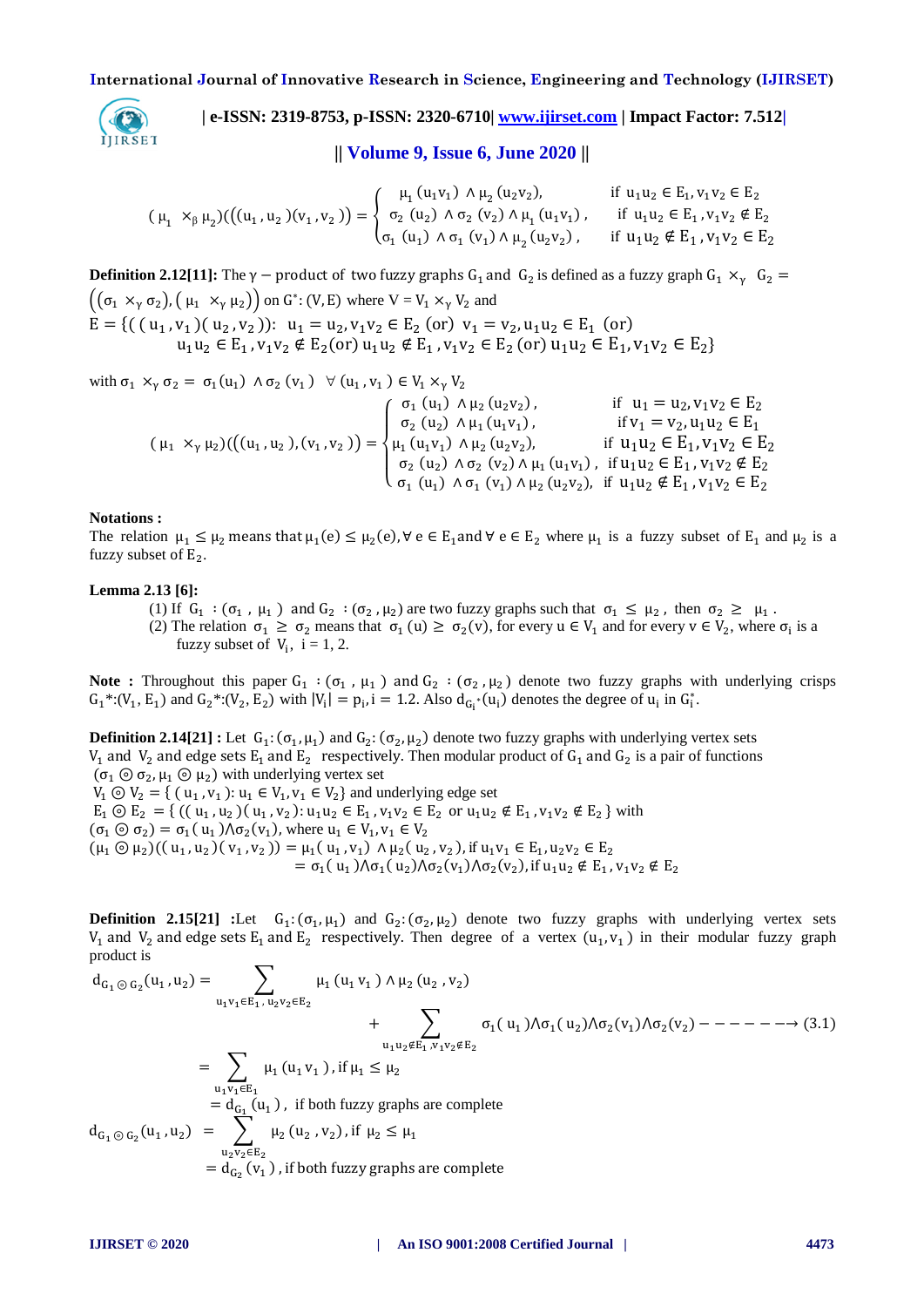

 **| e-ISSN: 2319-8753, p-ISSN: 2320-6710| [www.ijirset.com](http://www.ijirset.com/) | Impact Factor: 7.512| || Volume 9, Issue 6, June 2020 ||** 

#### III. **TOTAL DEGREE OF A VERTEX IN MODULAR PRODUCT OF TWO FUZZY GRAPHS**

Let :  $(\sigma_1, \mu_1)$  and  $G_2$ :  $(\sigma_2, \mu_2)$  denote two fuzzy graphs with underlying vertex sets  $V_1$  and  $V_2$  and edge sets  $E_1$  and  $E_2$  respectively. Then total degree of a vertex  $(u_1, v_1)$  in their modular fuzzy graph product is

$$
td_{G_1 \odot G_2}(u_1, u_2) = \sum_{u_1v_1 \in E_1, u_2v_2 \in E_2} \mu_1(u_1v_1) \wedge \mu_2(u_2, v_2)
$$
  
+ 
$$
\sum_{u_1u_2 \notin E_1, v_1v_2 \notin E_2} \sigma_1(u_1) \wedge \sigma_1(u_2) \wedge \sigma_2(v_1) \wedge \sigma_2(v_2) + \sigma_1(u_1) \wedge \sigma_2(v_1) - - - \rightarrow (3.1)
$$

 $=$   $\qquad$   $\qquad$   $\mu_1$  (u<sub>1</sub> v<sub>1</sub>)  $\wedge$   $\mu_2$  (u<sub>2</sub>, v<sub>2</sub>) u  $\sigma_1(u_1) \wedge \sigma_2(v_1)$ 

 $=d_{G_1}(u_1) + \sigma_1(u_1) = td_{G_1}(u_1), \mu_1 \leq \mu_2.$ 

In the following theorems, we find the total degree of vertices in  $G_1 \odot G_2$  in terms of those in  $G_1$  and  $G_2$  in some particular cases.

**Theorem 3.1:** Let  $G_1 : (G_1, \mu_1)$  and  $G_2 : (G_2, \mu_2)$  be two fuzzy graphs. If  $\mu_1 \leq \mu_2$  and  $\sigma_1 \leq \sigma_2$ , then  $\mathrm{td}_{G_1 \odot G_2}(u_1, u_2) = \mathrm{td}_{G_1}(u_1) + [p_2 - 1 - d_{G_2^*}(v_1)]\sigma_1(u_1).$ 

## **Proof :**

Since  $\mu_1 \leq \mu_2$  and  $\sigma_1 \leq \sigma_2$ . From (3.1),  $\mathrm{td}_{G_1 \odot G_2}(u_1, u_2) = \mathrm{d}_{G_1}(u_1) + \mathrm{d}_{\overline{G_2^*}}(v_1)\sigma_1(u_1) + \sigma_1(u_1)$  $=td_{G_1}(u_1)+d_{\overline{G_2^*}}(v_1)\sigma_1(u_1)$  [:  $d_{\overline{G_2^*}}(v_1)=p_2-1-d_{G_2^*}$  $=td_{G_1}(u_1) + [p_2 - 1 - d_{G_2^*}(v_1)]\sigma_1(u_1)$ 

**Corollary 3.2:** Let  $G_1$  :  $(\sigma_1, \mu_1)$  and  $G_2$  :  $(\sigma_2, \mu_2)$  be two fuzzy graphs. If  $\mu_1 \leq \mu_2$  and  $\sigma_1 \leq \sigma_2$ , then  $\operatorname{td}_{G_1 \odot G_2}(u_1, u_2) = \operatorname{d}_{G_1}(u_1) + [p_2 - \operatorname{d}_{G_2^*}(v_1)] \sigma_1(u_1)$ 

**Proof :** Proof follows from theorem 3.1.

**Theorem 3.3:** Let  $G_1 : (G_1, \mu_1)$  and  $G_2 : (G_2, \mu_2)$  be two fuzzy graphs. If  $\mu_2 \le \mu_1$  and  $\sigma_2 \le \sigma_1$ , then  $\mathrm{td}_{G_1 \odot G_2}(u_1, u_2) = \mathrm{td}_{G_2}(v_1) + [p_1 - 1 - d_{G_1^*}(u_1)]\sigma_2(v_1).$ 

#### **Proof :**

Since  $\mu_2 \leq \mu_1$  and  $\sigma_2 \leq \sigma_1$ . From  $(3.1)$ ,  $(u_1, u_2) = d_{G_2}(v_1) + d_{\overline{G_2^*}}(u_1)\sigma_2(v_1) + \sigma_2(v_1)$ =  $d_{G_2}(v_1)$ +)[ $p_1$  – 1 –  $d_{G_1^*}(u_1)\sigma_2(v_1)$  +  $\sigma_2(v_1)$  $=td_{G_2}(v_1) + [p_1 - 1 - d_{G_1}^*(u_1]\sigma_2(v_1))$ 

**Corollary 3.4:** Let  $G_1$  :  $(\sigma_1, \mu_1)$  and  $G_2$  :  $(\sigma_2, \mu_2)$  be two fuzzy graphs. If  $\mu_2 \leq \mu_1$  and  $\sigma_2 \leq \sigma_1$ , then  $\operatorname{td}_{G_1 \odot G_2}(u_1, u_2) = \operatorname{d}_{G_2}(v_1) + [p_1 - \operatorname{d}_{G_1^*}(u_1)]\sigma_2(v_1)$ 

**Proof :** Proof follows from theorem 3.3.

**Example 3.3:** Consider the fuzzy graphs  $G_1$  :  $(\sigma_1, \mu_1)$  and  $G_2$  :  $(\sigma_2, \mu_2)$  in Fig 3.1.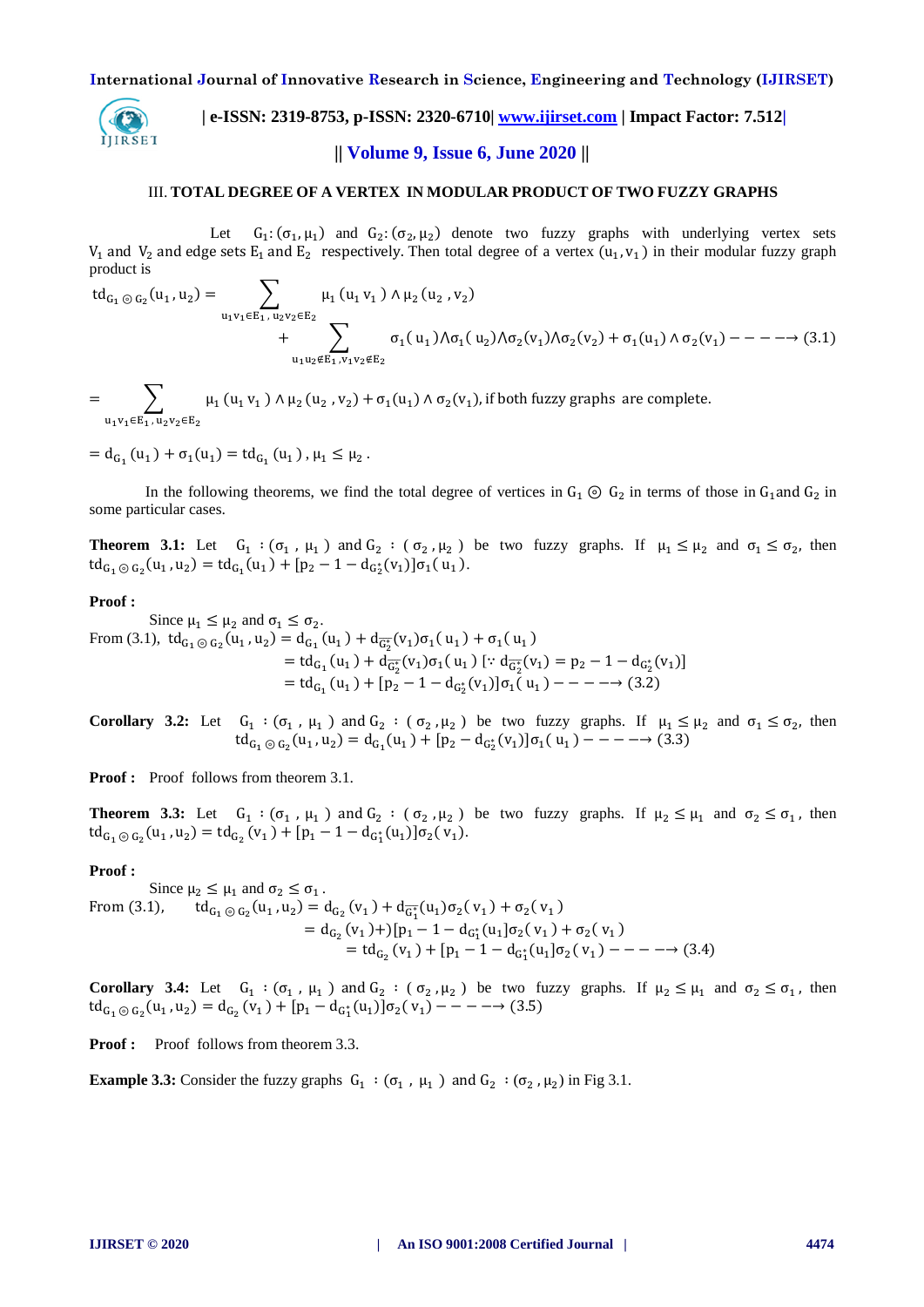

Here 
$$
\mu_1 \le \mu_2
$$
 and  $\sigma_1 \le \sigma_2$ .  $td_{G_1 \odot G_2}(u_1, v_1) = td_{G_1}(u_1) + [p_2 - d_{G_2^*}(v_1)]\sigma_1(u_1)$   
= 0.5 + [2 - 1]0.3 = 0.5 + 0.3 = 0.8

# IV.**TOTALLY REGULAR PROPERTY IN THE MODULAR PRODUCT OF TWO FUZZY GRAPHS**

In general, there does not exist any relationship between the totally regular property of  $G_1$  and  $G_2$  and the totally regular property of  $G_1 \odot G_2$ . In this section, we obtain Characterizations for  $G_1$   $\odot$   $G_2$  to be totally regular in some particular cases.

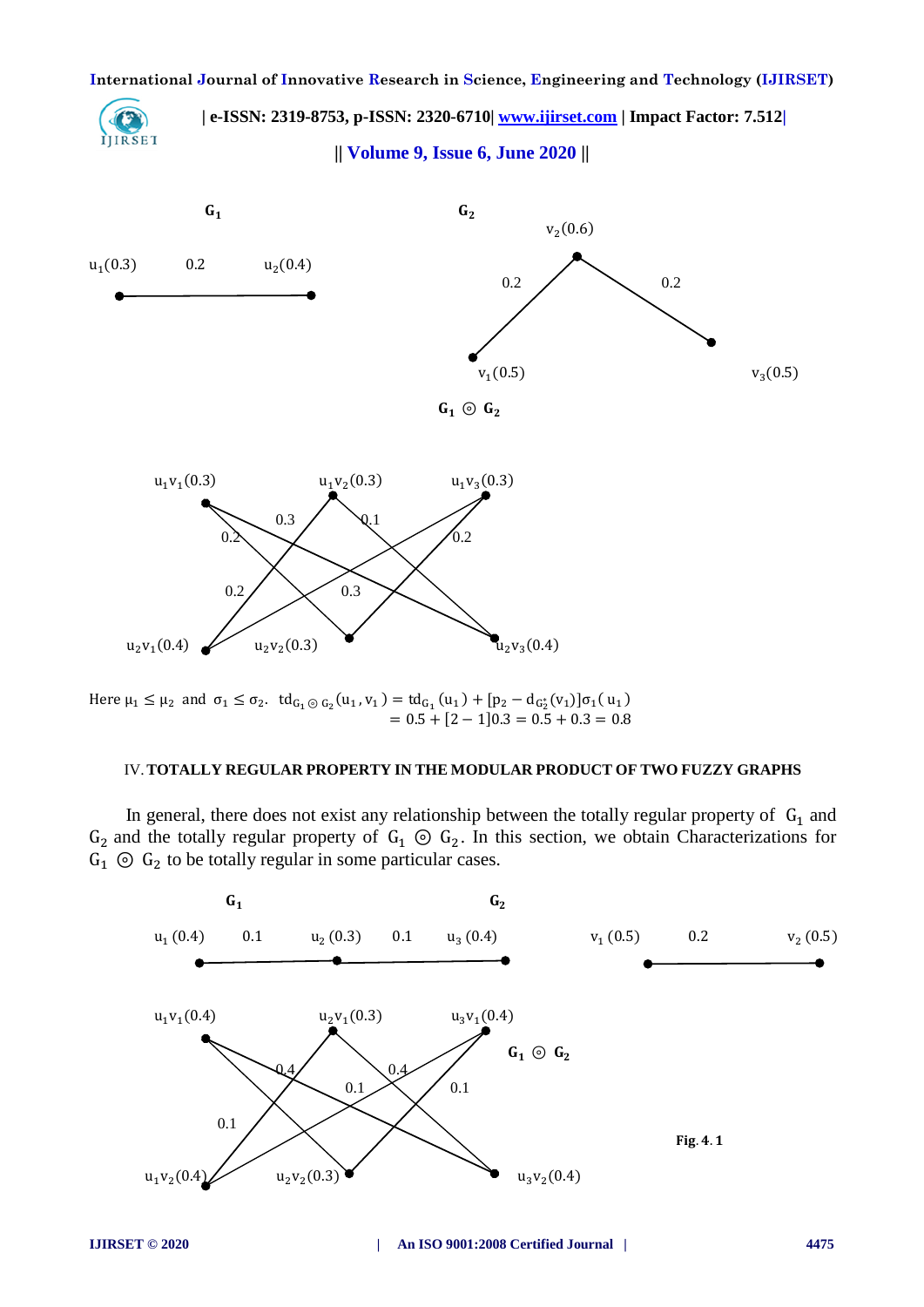

 **| e-ISSN: 2319-8753, p-ISSN: 2320-6710| [www.ijirset.com](http://www.ijirset.com/) | Impact Factor: 7.512|**

# **|| Volume 9, Issue 6, June 2020 ||**

Here  $G_1$  is 0.5 – totally regular and  $G_2$  is 0.7 – totally regular. But  $G_1 \odot G_2$  is not a regular fuzzy graph.



If  $G_1 \odot G_2$  is a totally regular fuzzy graph, then  $G_1$  or  $G_2$  need not be a totally regular. In fig. 4.2.  $G_1 \odot G_2$  is a totally regular fuzzy graph, but  $G_2$  is not a totally regular fuzzy graph.

**Theorem 4.1**: Let  $G_1: (\sigma_1, \mu_1)$  and  $G_2: (\sigma_2, \mu_2)$  be two fuzzy graphs such that  $\sigma_1$  is a constant function with  $\mu_1 \leq \mu_2$ ,  $\sigma_1 \leq \sigma_2$  and let  $G_2^*$  is a regular graph, then  $G_1 \odot G_2$  is a totally regular fuzzy graph if and only if  $G_1$  is a totally regular fuzzy graph.

#### **Proof :**

Let  $\sigma_i(u_i) = c_i$  for all  $u \in V_i$ , where  $c_i$  is a constant,  $i = 1,2$ . Let  $G_2^*$  be  $r_2$  – regular graph. Assume that  $G_1 \odot G_2$  is a regular fuzzy graph. Then for any two vertices  $(u_1, u_2)$ ,  $(v_1, v_2)$  in  $G_1 \odot G_2$ ,  $\mathrm{td}_{G_1 \odot G_2}(u_1, v_1) = \mathrm{td}_{G_1 \odot G_2}(u_2, v_2)$ From (3.2)  $td_{G_1}(u_1) + [p_2 - 1 - d_{G_1^*}(v_1)]\sigma_1(u_1) = td_{G_1}(u_2) + [p_2 - 1 - d_{G_1^*}(v_2)]\sigma_1(u_2)$  $\mathrm{td}_{G_1}(u_1) + [p_2 - 1 - r_2]c_1 = \mathrm{td}_{G_1}(u_2) + [p_2 - 1 - r_2]$  $\Rightarrow$  td<sub>G<sub>1</sub></sub> (u<sub>1</sub>) = td<sub>G<sub>1</sub></sub> (u<sub>2</sub>) Thus  $G_1$  is a totally regular fuzzy graph.

Conversely, Let  $G_1$  be a  $k_1$  – totally regular fuzzy graph and  $G_2^*$  be a  $r_2$  – regular graph Then for any vertex  $(u_1, u_2)$  of  $G_1 \odot G_2$ , from (1), t

$$
d_{G_1 \odot G_2}(u_1, u_2) = k_1 + [p_2 - 1 - r_2]c_1
$$
  
=  $[k_1 - c_1] + [p_2 - r_2]c_1$ 

Hence  $G_1 \odot G_2$  is a totally regular fuzzy graph.

**Theorem 4.2**: Let  $G_1$ :  $(\sigma_1, \mu_1)$  and  $G_2$ :  $(\sigma_2, \mu_2)$  be two fuzzy graphs such that  $\sigma_1$  is a constant function with  $\mu_1 \leq \mu_2$ ,  $\sigma_1 \leq \sigma_2$  and let  $G_2^*$  is a regular graph, then  $G_1 \odot G_2$  is a totally regular fuzzy graph if and only if  $G_1$  is a regular fuzzy graph.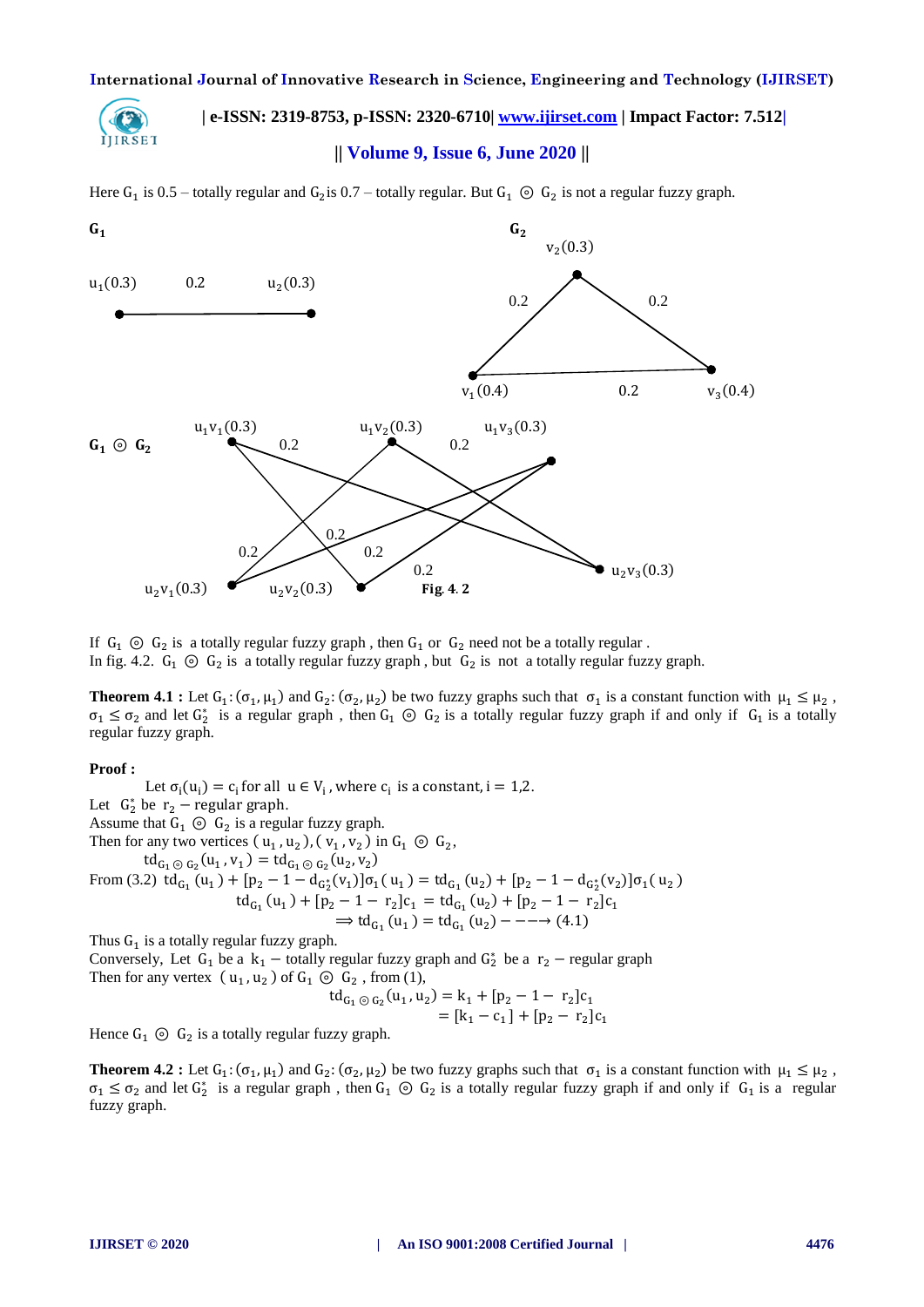

 **| e-ISSN: 2319-8753, p-ISSN: 2320-6710| [www.ijirset.com](http://www.ijirset.com/) | Impact Factor: 7.512|**

**|| Volume 9, Issue 6, June 2020 ||** 

**Proof :** The proof of the theorem is similar to that of theorem 4.1.

**Theorem 4.3**: Let  $G_1: (\sigma_1, \mu_1)$  and  $G_2: (\sigma_2, \mu_2)$  be two fuzzy graphs such that  $\sigma_2$  is a constant function with  $\mu_2 \leq \mu_1$ ,  $\sigma_2 \leq \sigma_1$  and let  $G_1^*$  is a regular graph, then  $G_1 \odot G_2$  is a totally regular fuzzy graph if and only if  $G_2$  is a totally regular fuzzy graph.

## **Proof :**

Let  $\sigma_i(u_i) = c_i$  for all  $u \in V_i$ , where  $c_i$  is a constant,  $i = 1,2$ . Let  $G_1^*$  be  $r_1$  – regular graph. Assume that  $G_1 \odot G_2$  is a totally regular fuzzy graph. Then for any two vertices  $(u_1, u_2)$ ,  $(v_1, v_2)$  in  $G_1 \odot G_2$ ,  $td_{G_1 \odot G_2}(u_1,v_1) = td_{G_1 \odot G_2}(u_2,v_2)$ From (3.4),  $td_{G_2}(v_1) + [p_1 - 1 - d_{G_2}(u_1)]\sigma_2(v_1) = td_{G_2}(v_2) + [p_1 - 1 - d_{G_2}(u_2)]\sigma_2(v_2)$  $td_{G_2}(v_1) + [p_1 - 1 - r_1]c_2 = td_{G_2}(v_2) + [p_1 - 1 - r_1]$  $\Rightarrow td_{G_1}(v_1) = td_{G_1}(v_2)$ 

Thus  $G_1$  is a totally regular fuzzy graph.

Conversely, Let  $G_2$  be a  $k_2$  – totally regular fuzzy graph and  $G_1^*$  be a  $r_1$  – regular graph Then for any vertex  $(u_1, u_2)$  of  $G_1 \odot G_2$ , from (1),

> $\operatorname{td}_{G_1 \odot G_2}(u_1, u_2) = k_2 + [p_1 - 1 - r_1]$  $=[k_2-c_2]+[p_1-r_1]$

Hence  $G_1 \odot G_2$  is a totally regular fuzzy graph.

**Theorem 4.4 :** Let  $G_1$ :  $(\sigma_1, \mu_1)$  and  $G_2$ :  $(\sigma_2, \mu_2)$  be two fuzzy graphs such that  $\sigma_2$  is a constant function with  $\mu_2 \le \mu_1$ ,  $\sigma_2 \leq \sigma_1$  and let  $G_1^*$  is a regular graph, then  $G_1 \odot G_2$  is a totally regular fuzzy graph if and only if  $G_2$  is a regular fuzzy graph.

#### **Proof :**

The proof of the theorem is similar to that of theorem 4.3.

### **V. CONCLUSION**

In this paper, we have found the total degree of vertices in modular product of two fuzzy graphs in some particular cases and we have shown that the modular product of two totally regular fuzzy graphs need not be a totally regular fuzzy graph. We have obtained necessary and sufficient condition for the modular product of two fuzzy graphs to be totally regular under some restrictions. The formulae obtained for total degree and the properties of totally regular fuzzy graph will be helpful in studying various properties of operations of two fuzzy graphs.

#### **REFERENCES**

- [1] John N.Modeson and Premchand.S.Nair, Fuzzy Graphs and Fuzzy Hypergraphs, Physica-verlag,Heidelberg,2000.
- [2] Mordeson, J.N. and Peng, C. S., "Operations on Fuzzy Graphs," Inform. Sci., 79, pp.159-170,1994
- [3] Frank Harary (1988), Graph Theory, Narosa /Addison Wesley , Indian Student Edition.
- [4] NagoorGani. A. and M.BasheerAhamed, 2003, "Order and Size in Fuzzy Graph," Bulletin of Pure and applied sciences,22E (1), pp. 145-148,2003.
- [5] Nagoorgani. A and Radha.K, " ON COMPOSITION OF TWO FUZZY GRAPHS" JARJ : INT 2007 Vol.4 No.1
- [6] Nagoorgani. A and Radha. K, " On Regular Fuzzy Graphs", Journal of Physical Sciences , vol. 12, 33-40,2008
- [7] Nagoogani.A and Radha.K, "Conjunction of two fuzzy graphs" , International Review of fuzzy Mathematics , vol.3,No.1,(june2008), pp 61-71.
- [8] Nagoorgani. A and Malarvizhi.J, "Some Aspects of Total Fuzzy Graph", Proceedings of the conference on Mathematical Methods and Computation, pp 168-179, 2009.
- [9] Nagoorgani. A and Radha.K, "The Degree of a vertex in some fuzzy graphs" International Journal of Algorithms, Computing and Mathematics Vol.3 cx Eashwar Publications,2009
- [10] Nagoogani.A and Latha .S.R. "Some Operations on Fuzzy Graph", Jamal Academic Research journal :An interdisciplinary special issue, ISSN 0973 – 0303, pp.81-99, 2014.
- [11] Nagoogani.A and Fathima Kani .B, "Degree of a vertex in Alpha, Beta, Gamma product of fuzzy graphs", Jamal Academic Research journal :An interdisciplinary special issue, ISSN 0973 – 0303, pp.104-114, 2014.